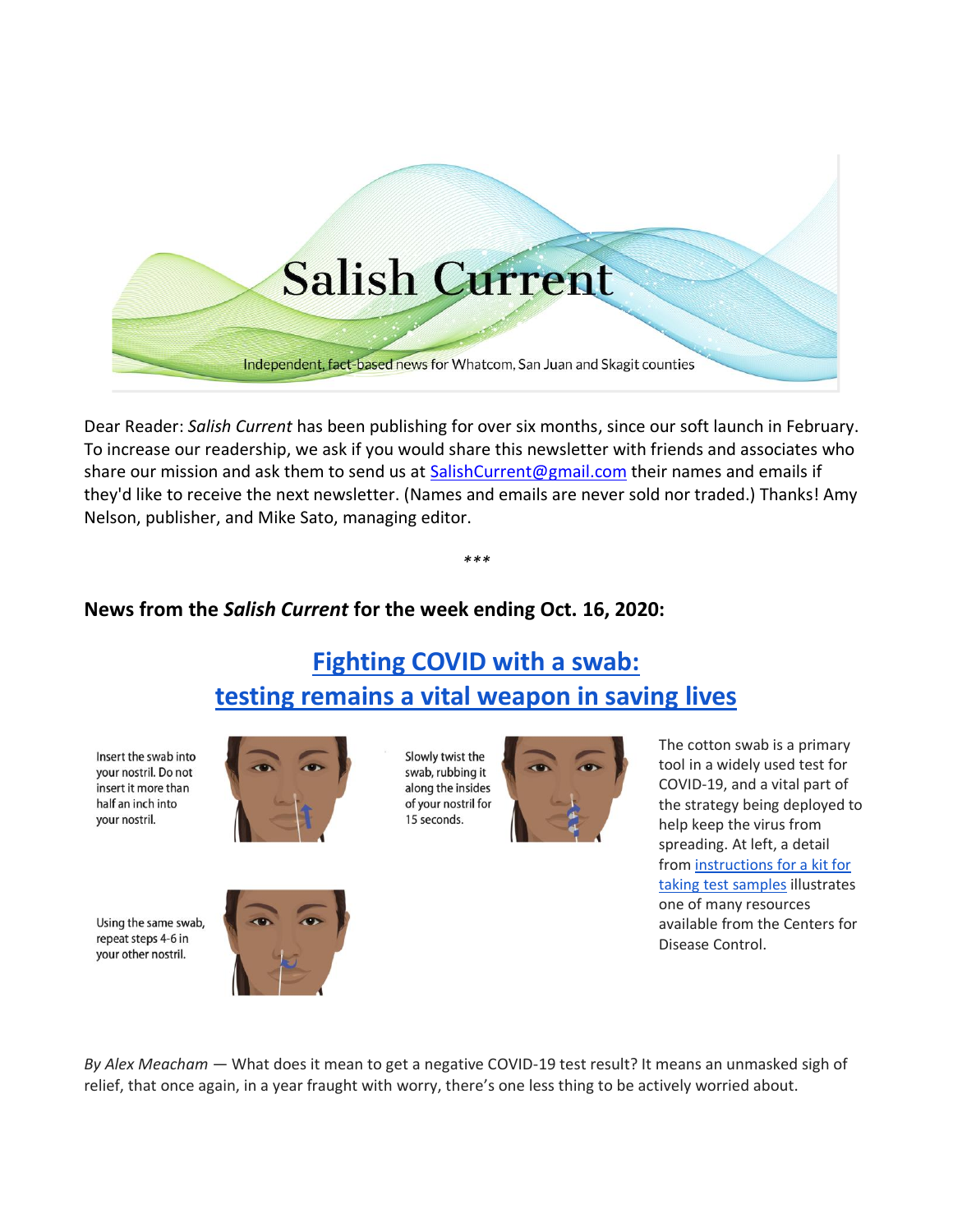The negative result, however, does not always mean that the virus isn't present. Nonetheless, testing is an important part of the strategy to help stanch the spread of COVID-19. [Read more.](https://salish-current.org/2020/10/16/fighting-covid-with-a-swab-testing-remains-a-vital-weapon-in-saving-lives/)

# **[About my first time … voting](https://salish-current.org/2020/10/16/about-my-first-time-voting-community-voices/) / Community Voice[s](https://salish-current.org/2020/10/16/about-my-first-time-voting-community-voices/)**

**\***



Voted yet? Remember your first time? Ballots for the 2020 general election began arriving in mailboxes this week, along with reminders such as this on a south Bellingham fence.

*By Mike Sato* — The first time I voted was in November 1968. I was angry and scared about the war, heartbroken about Martin Luther King, Jr., and Bobby Kennedy, exhausted after working for Eugene McCarthy and watching Hubert Humphrey nominated, and filling out an absentee ballot sent from Hawaii. [Read more.](https://salish-current.org/2020/10/16/about-my-first-time-voting-community-voices/)

Salish Current *affirms its commitment to work for truth, justice, equality and healing for all people. #SayTheirNames #BlackLivesMatter #NoJusticeNoPeace*

\*\*\*

\* \* \*

### **News from around the region:**

### **Health & Safety**

- Prime Minister Justin Trudeau plans to keep Canada's borders closed as long as coronavirus cases remain elevated in the U.S. [\(Bloomberg News\)](https://www.bloomberg.com/news/articles/2020-10-14/trudeau-plans-to-keep-borders-closed-until-covid-19-cases-drop)
- New COVID-19 cases in Skagit County have steadily risen to 41.8 cases per 100,000 residents over a 14 day period, a rising trend since early October. [\(Skagit Valley Herald/paywall\)](https://www.goskagit.com/news/local_news/county-covid-spike-continues/article_d359963f-e2dd-57a9-8daa-a9a5e3c56c0f.html)
- Whatcom County has 52.4 cases per 100,000 residents over a 14-day period. [\(Bellingham Herald\)](https://www.bellinghamherald.com/news/coronavirus/article246487125.html)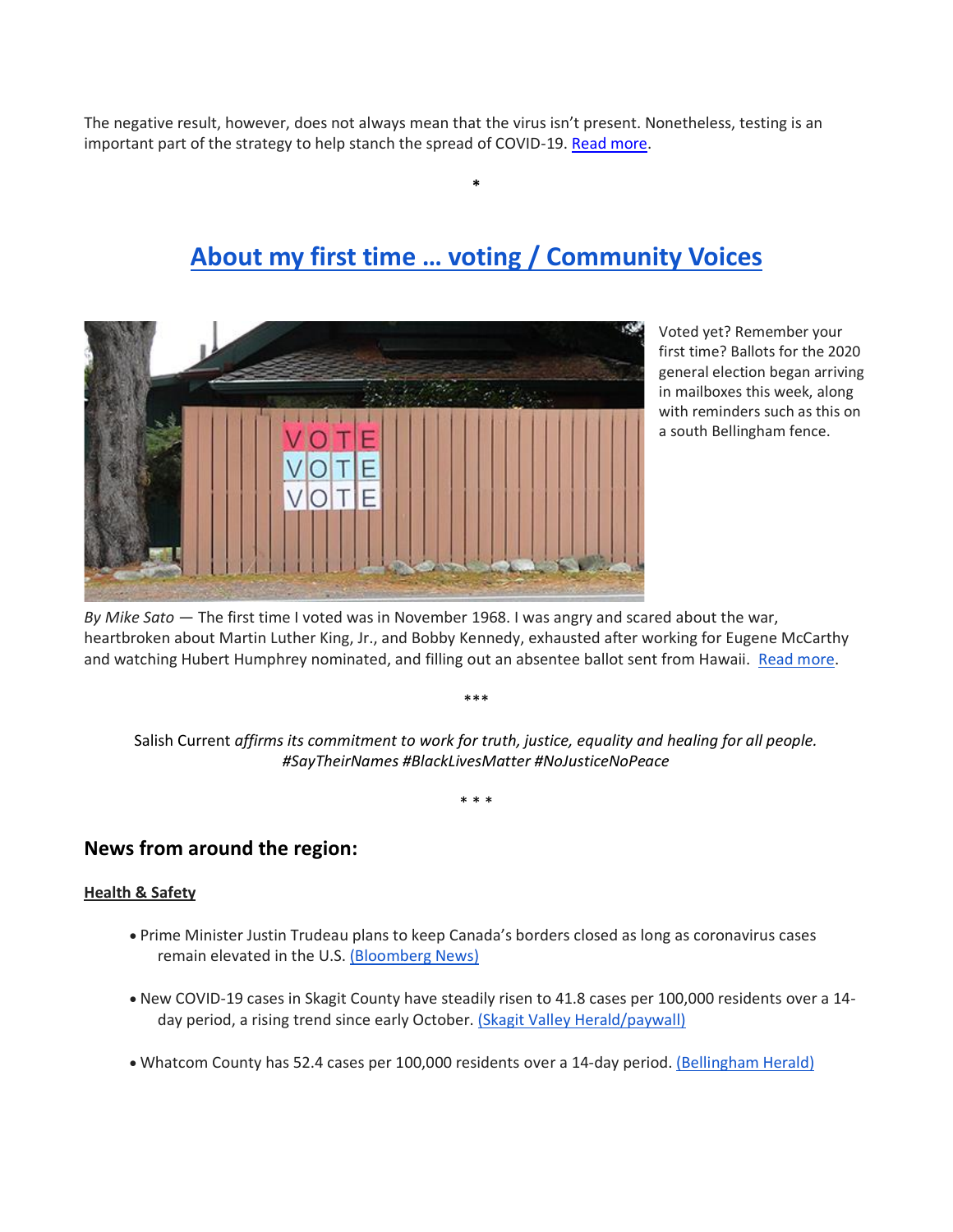• Thirty eight of the 40 people tested in Bellingham's Highland Health nursing home tested positive for COVID-19 and 10 have died; 18 of 60 staff have also tested positive. [\(Bellingham Herald\)](https://www.bellinghamherald.com/news/coronavirus/article246452120.html)

#### **Education**

- Leave college or stay in college when finances are strained? Western Washington University tries to help. [\(Western Front\)](https://www.westernfrontonline.com/2020/10/12/college-affordability/)
- Bellingham School District will begin in-person classes for younger students and special needs students on Nov. 2 and Nov. 12. [\(Bellingham School District\)](https://bellinghamschools.org/news/kindergarten-first-grade-and-elementary-special-education-return-to-school-in-nov-update-on-stages-2-and-3/)

#### **Government**

#### City of Bellingham

- Special meetings of the Bellingham City Council to discuss the [2021-2022 preliminary budget](https://cob.org/wp-content/uploads/2021-22-Preliminary-Budget.pdf) are scheduled for Oct. 19, 26 and Nov. 2. The special budget meeting on Oct. 5 can be [viewed here](https://meetings.cob.org/Meetings/ViewMeeting?id=2339&doctype=1) and the special budget meeting on Oct. 12 can be [viewed here.](https://meetings.cob.org/Meetings/ViewMeeting?id=2343&doctype=1)
- The Bellingham City Council met in regular session on [Oct. 12](https://meetings.cob.org/Meetings/ViewMeeting?id=2290&doctype=3) and held a public hearing and adopted (Hammill excused) a resolution in support of renewal of the Bellingham Transportation Fund in the November 2020 general election. [\(22767\)](https://meetings.cob.org/Documents/ViewDocument/Agenda%20Bill%2022767.pdf?meetingId=2290&documentType=Agenda&itemId=16330&publishId=18038&isSection=false)
- The next regular meeting of the Bellingham City Council is scheduled for Oct. 26 at 7 p.m.

#### Whatcom County

- The Whatcom County Council met [Oct. 13](https://whatcom.legistar.com/View.ashx?M=E2&ID=735053&GUID=473E7E21-C280-4F85-BECD-67A40BA1A510) and approved the [Public Participation Plan](https://whatcom.legistar.com/View.ashx?M=F&ID=8835728&GUID=2D33E109-9871-47C3-BC38-A677DA2FDE21) with additions for remote participation and approved the appointment to the Climate Impact Advisory Committee of applicants Stevan Harrell, Sue Gunn and Hunter Hassig.
- The next scheduled meeting of the Whatcom County Council is Oct. 27. To participate, [click here.](http://www.whatcomcounty.us/3415/Participate-in-Virtual-Council-Meetings)

#### Port of Bellingham

- The Port of Bellingham Commission met on Oct. 6. Here is the [agenda](https://www.portofbellingham.com/AgendaCenter/ViewFile/Agenda/_10062020-452) and the [video](https://www.youtube.com/watch?v=sdfAuKMtSqA) of the proceedings.
- The Port announced that its 2021 Preliminary Strategic Budget will be available electronically on Oct. 26 [online.](https://www.portofbellingham.com/) The Port will have presentations and hold public hearings on the budget and the proposed 2021 property tax levy on Nov. 3 and Nov. 17 at 4 p.m. at Harbor Center Room and via Zoom. Written comments will be accepted through 5 p.m. Nov. 16. The Port is scheduled to formally adopt the budget on Nov. 17 at 4 p.m.

#### **Nature**

• The North American wolverine found in mountain habitats including the North Cascades does not warrant federal Endangered Species Act protection, the U.S. Fish and Wildlife Service announced,